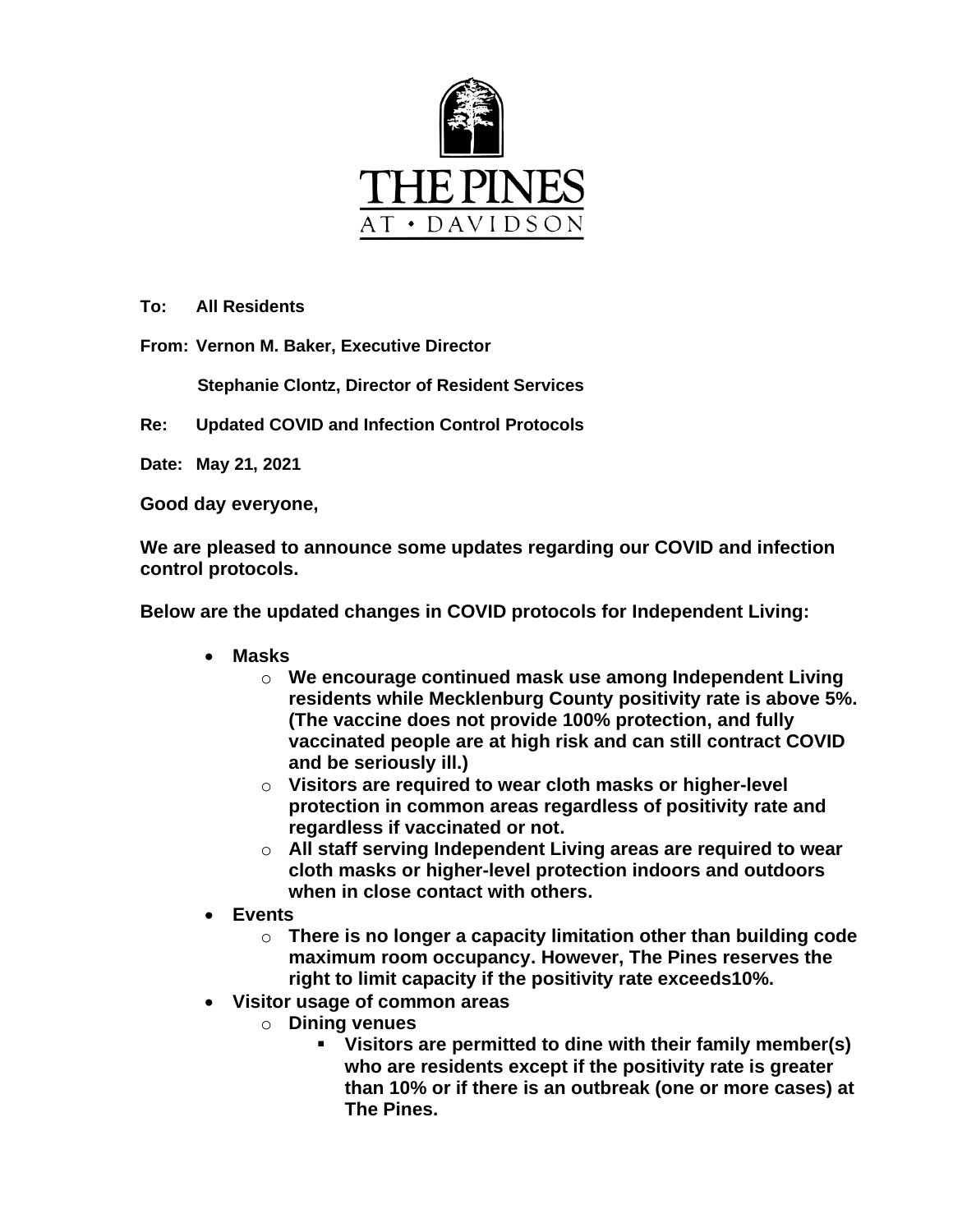- **We will continue reservation only seating for Marketplace, Pub and Heritage venues; no reservation is needed for the Davis Café.**
- o **Events**
	- **Visitors are permitted to attend events but must mask in common areas.**
- o **Visitors are permitted to be in other common areas but must wear masks.**
- **Elevators**
	- o **No capacity limitations due to COVID.**
- **Laundry rooms**
	- o **No capacity limitations due to COVID.**
- **Lounges**
	- o **No capacity limitations due to COVID.**

**Updated changes in COVID protocols for the Schramm Health Center** 

- **Masks**
	- o **Guidance recommends residents wear masks if they are out of their room, receiving care or have a visitor in their room, However, they have the right to refuse to wear a mask.**
	- o **Staff working in the Health Center must wear a procedure mask or higher level of protection if no COVID outbreak; KN95 or N95 masks are required during an outbreak.**
	- o **Visitors must wear a mask. (Pines will provide masks if visitor needs appropriate mask.)**
- **Dining**
	- o **All residents in Assisted Living and Nursing Care have returned to dining in their dining rooms.**
- **Activities**
	- o **All activities have resumed.**
- **Visitation**
	- o **Indoor routine visitation has resumed as of Friday, May 14th .**
	- o **No appointments are required unless it is a window visit. To make an appointment please call the activities department at ext. 1499.**
	- o **In case of another outbreak (one or more cases) we will need to close down routine indoor visitation for 14 days. This does not include visitation through compassionate care order, outdoor visits or window visits.**
- **COVID-19 Testing**
	- o **We will continue to follow the state and federal guidelines regarding testing.**